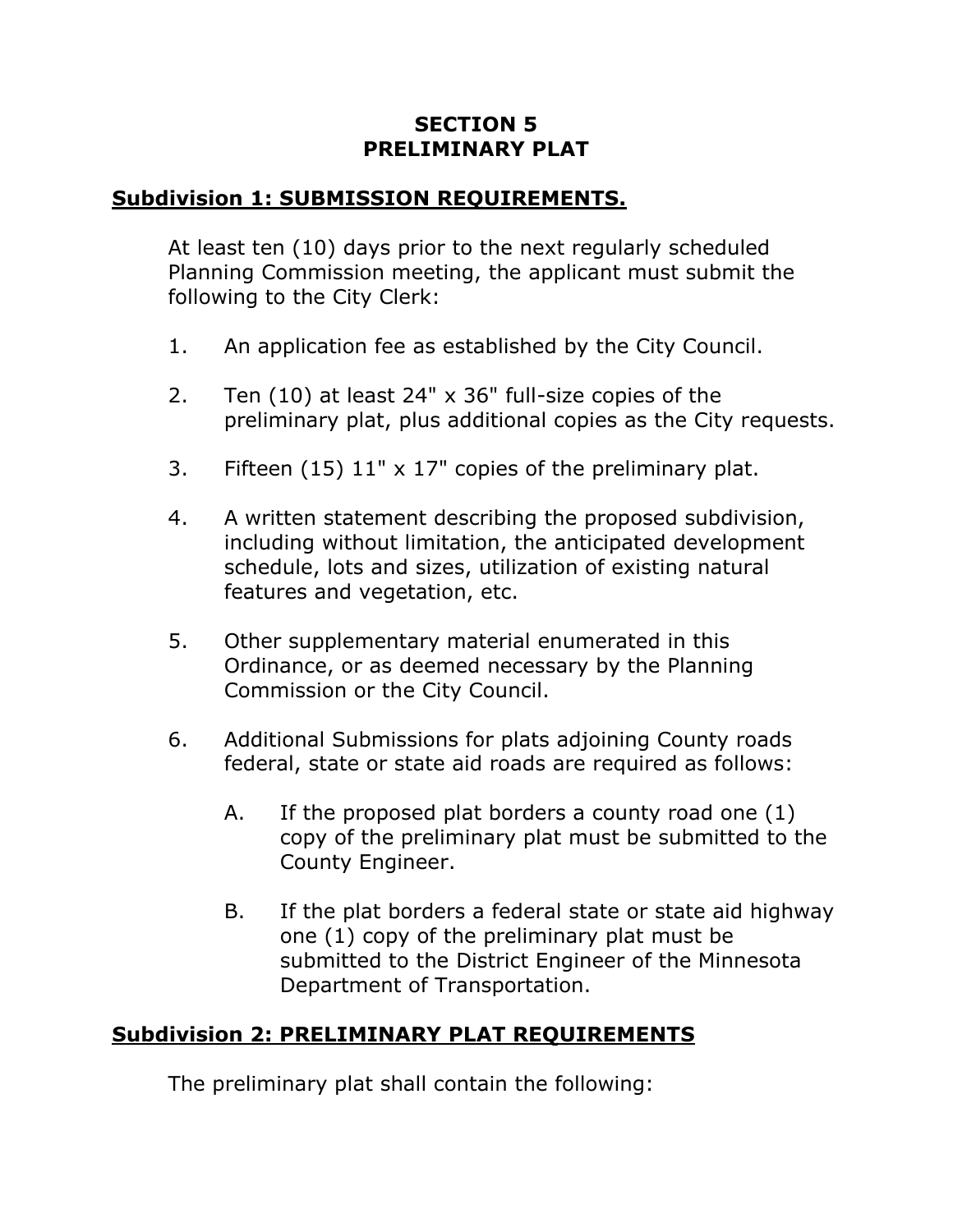- 1. Names and addresses of the owner and subdivider having control of the lands included in said preliminary plat, the designer of the plat and the surveyor.
- 2. A site map showing the area of the proposed plat, including land within five hundred (500) feet of its boundary.
- 3. Legal description of the property included in the preliminary plat.
- 4. Proposed name of subdivision, which name may not duplicate the name of any plat heretofore recorded in Benton County and which may not be more than 30 characters in length, including spaces.
- 5. Graphic scale, not less than one (1) inch equals one hundred (100) feet.
- 6. North point, designated as true north.
- 7. Date of preparation.
- 8. Boundary line survey, including measured distances and angles, which shall close by latitude and departure with an error of closure not exceeding one (1) foot in five thousand (5,000) feet.
- 9. Total acreage in said preliminary plat computed to one hundredth of an acre.
- 10. If the proposed subdivision is a rearrangement or a replat of any former plat, the lot and block arrangement of the original plat along with its original name shall be indicated by dotted or dashed lines. Also, any revised or vacated roadways of the original plat shall be so indicated.
- 11. Existing conditions, including without limitation, the location and size of existing paved streets, curbs, curb cuts, driveways, free-standing signs, railroads, public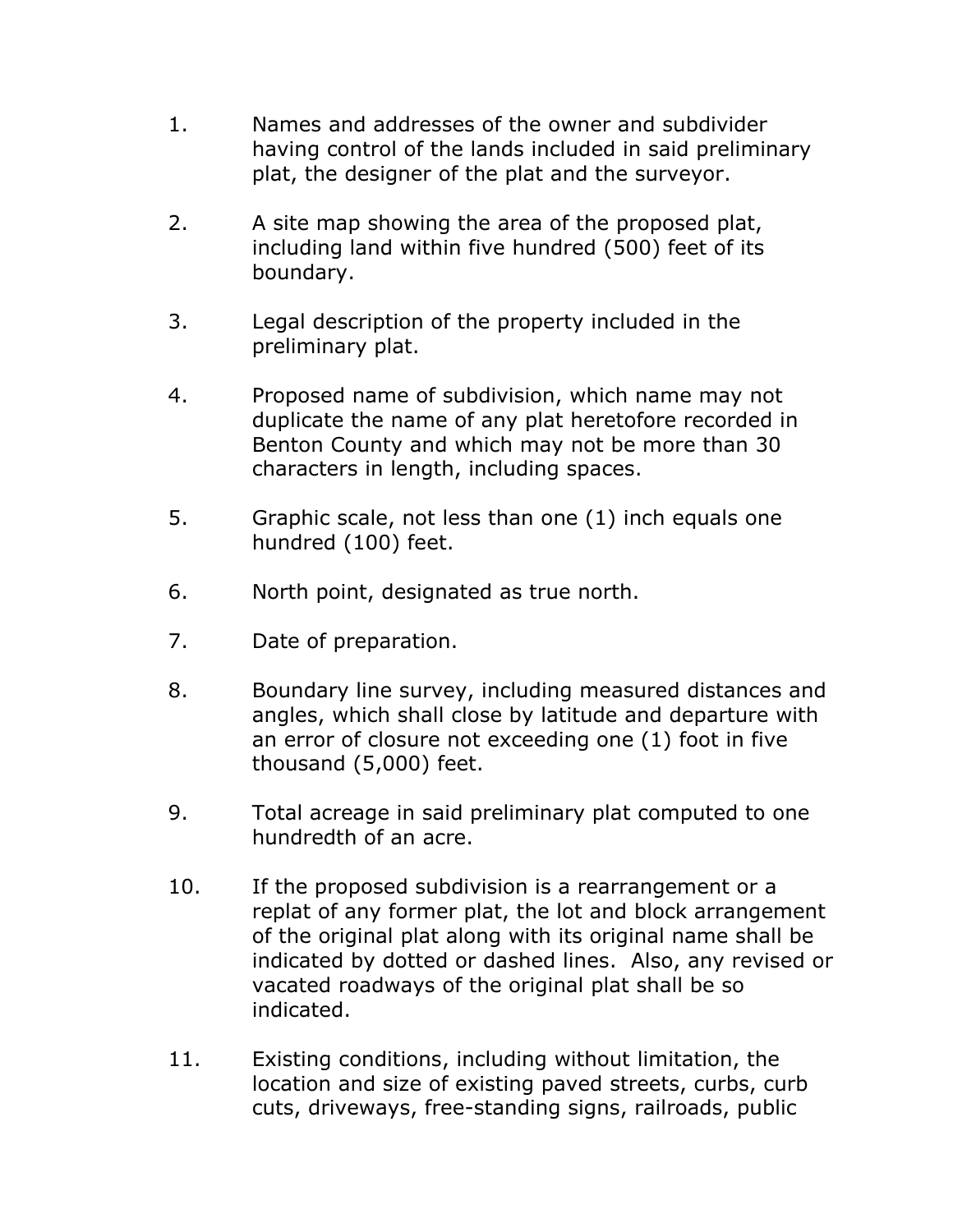ways, parks and public open spaces, permanent buildings and structures, easements, sewers, water mains, storm drains, gas mains, electric & telephone lines & utility poles, including utilities stubbed into the property, quarries, gravel pits, culverts, or other underground facilities within the tract and to a distance of one hundred (100) feet beyond the tract. Also, such data as grades, invert elevations and location of catch basins, personnel access structures, and hydrants.

- 12. Boundary lines of adjoining platted or unplatted land and owners of all tracts of land within one hundred (100) feet. Adjoining addresses as shown on the Benton County 911 system shall be shown.
- 13. Complete topographic map with contour intervals not greater than two (2) feet, water courses, marshes, wetlands, rock outcrops and other significant features, all superimposed on at least one print of preliminary plat. A wetland delineation map shall be provided along with any wetland mitigation plan that is applicable.
- 14. United States Geodetic Survey datum shall be used for all topographic mapping. High water elevation and date thereof if parts of plat are wet or have been wet. The proposed lowest floor elevation and house type shall be clearly marked.
- 15. Proposed Features:
	- A. Layout of streets, showing right-of-way widths and names of streets as determined by the City.
	- B. Locations of parks and other public spaces.
	- C. Locations and widths of alleys, pedestrian ways, and trails.
	- D. Locations and width of utility and drainage easements as well as the location and size of storm water holding areas.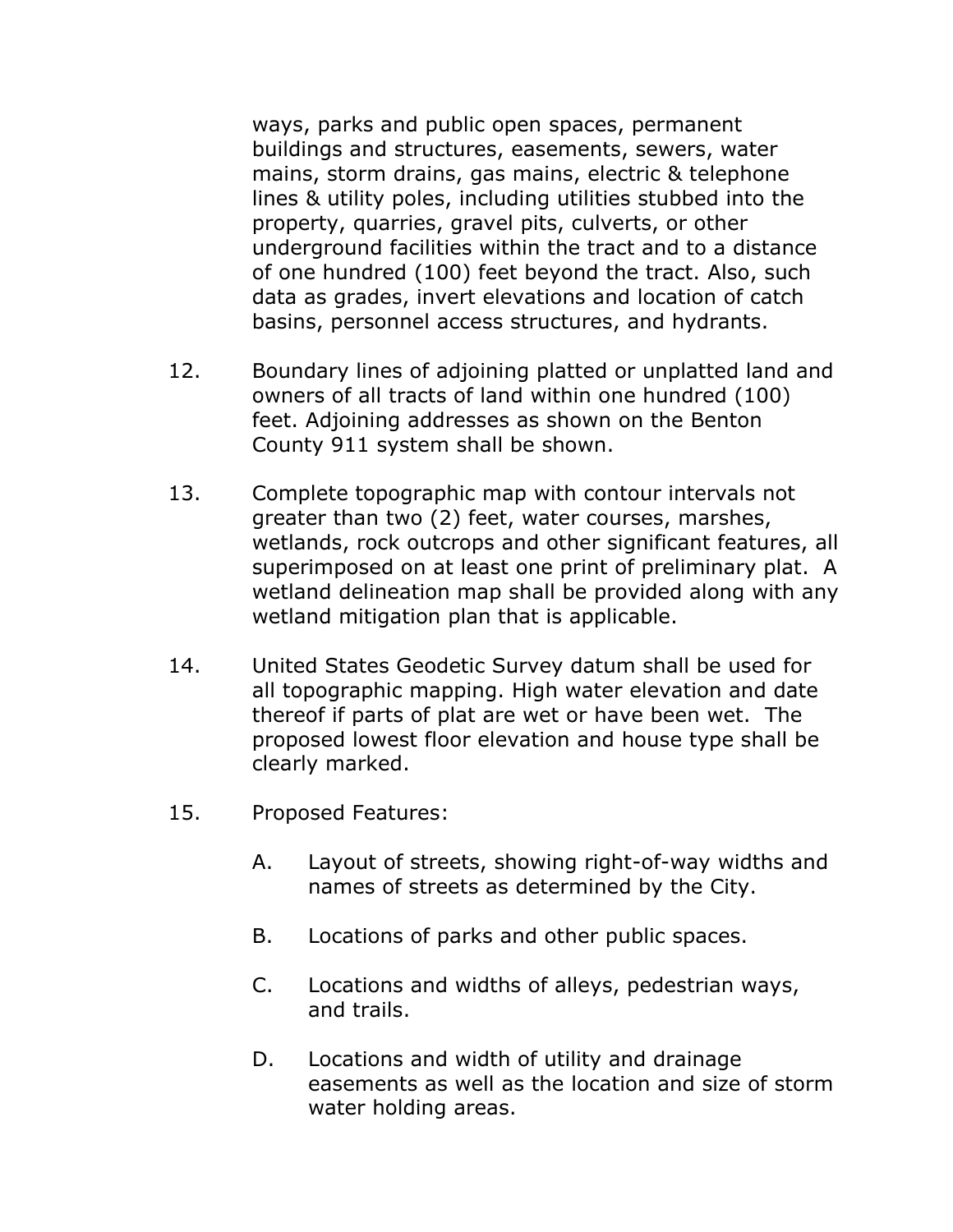- E. Proposed centerline grades of streets and alleys, if any, and a complete set of profiles showing both existing and proposed grade lines.
- F. Street and lot grading plan.
- G. Layout, lot and block numbers, and typical lot dimensions scaled to the nearest foot. Square footage for each lot shall be denoted.
- H. Areas other than those mentioned above intended to be dedicated for public use, including area and dimensions scaled to the nearest foot.
- I. A separate draft of proposed restrictive covenants, if they are to be used, for the preliminary plat.
- J. Street names or numbers shall be used and shall not duplicate or be confused with names of existing streets. Street names or numbers shall be determined by the Planning Commission subject to approval by the City Council and forwarded to the Benton County 911 system by the City after its approval.
- 16. Limits of Flood Plains, Flood Ways and Flood Fringe Areas, if applicable.
- 17. Proposed utilities, if known.
- 18. Contours in 2-foot intervals along with existing land uses and conditions including soils, vegetation, etc.
- 19. Proposed street grades and drainage.
- 20. Building setback lines.
- 21. The property's current zoning classification.
- 22. A separate copy of all Protective Covenants, if any.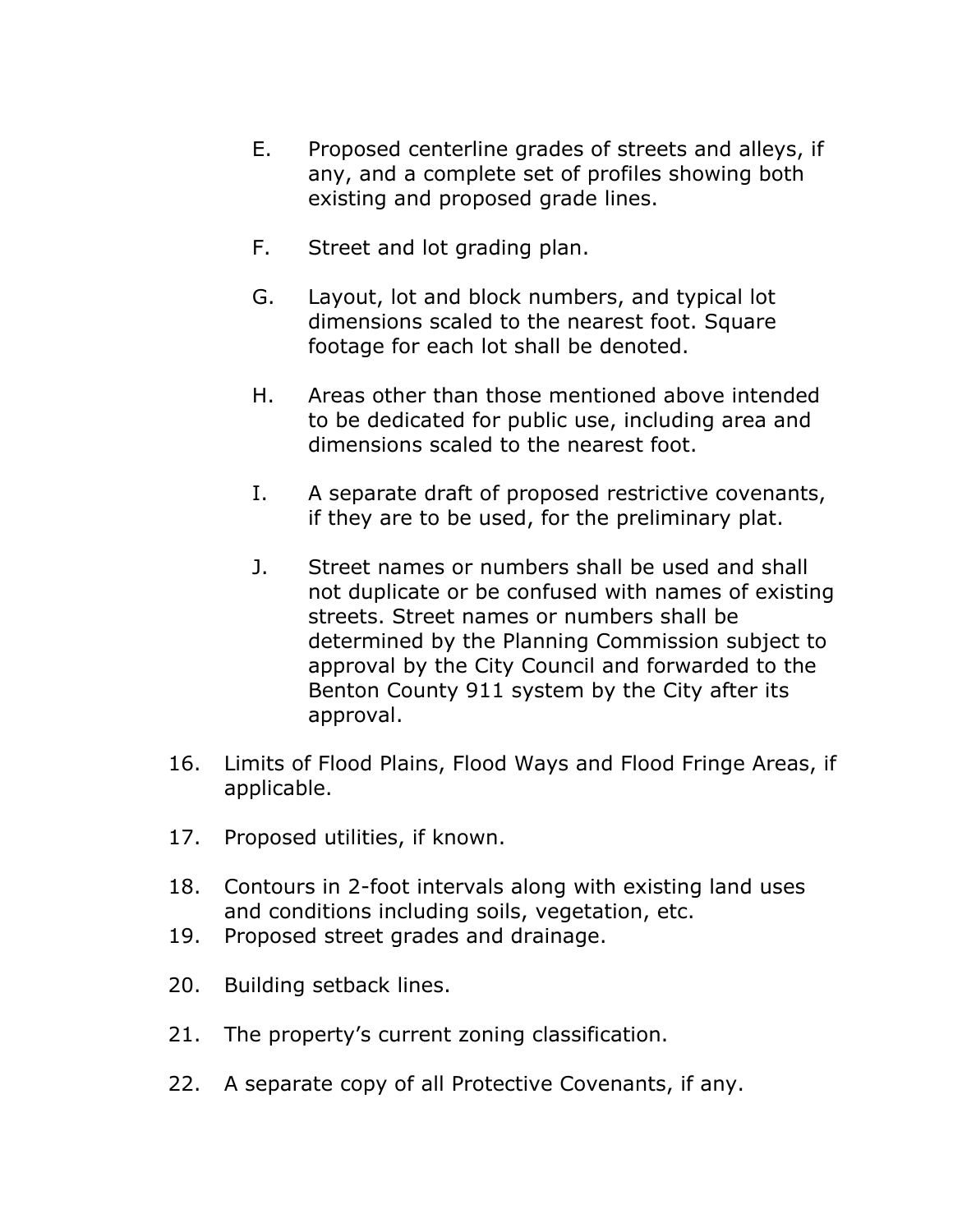23. Other data as may be requested by City staff, the Planning Commission, or the City Council.

## **Subdivision 3: PRELIMINARY PLAT STANDARDS**

- 1. **General Requirements.** The Planning Commission, in its review of a preliminary plat, will take into consideration the requirements of the community and the best use of the land being subdivided. Particular attention will be given to the arrangement, location and widths of streets, the general drainage situation, lot sizes and arrangement, as well as master plan requirements such as parks, school sites, boulevards and highways, but not limited to these.
- 2. **All Contiguous Property Included in Preliminary Plat.** The preliminary plat shall include and cover all of the subdivider's contiguous land, but the final plat may cover only a portion of the preliminary plat, provided it is in conformance with an approved preliminary plat and other requirements herein.
- 3. **Future Streets and Utilities Considered.** When a tract is subdivided into larger than building lots or parcels, as set forth in the Zoning Ordinance, such lots or parcels shall be so arranged as to permit the logical location and openings of future streets and appropriate resubdivision, with provision for adequate utility connections for such resubdivision.
- 4. **Private Street Access.** Subdivisions showing private streets controlling access to public ways shall not receive approval unless part of a Planned Unit Development and the City obtains reasonable assurances regarding maintenance and other issues relating to private roadways.

**Deviations from Design Standards.** Deviations from the design standards may be approved by the Planning Commission and the City Council when it is deemed necessary to satisfy or achieve an outcome